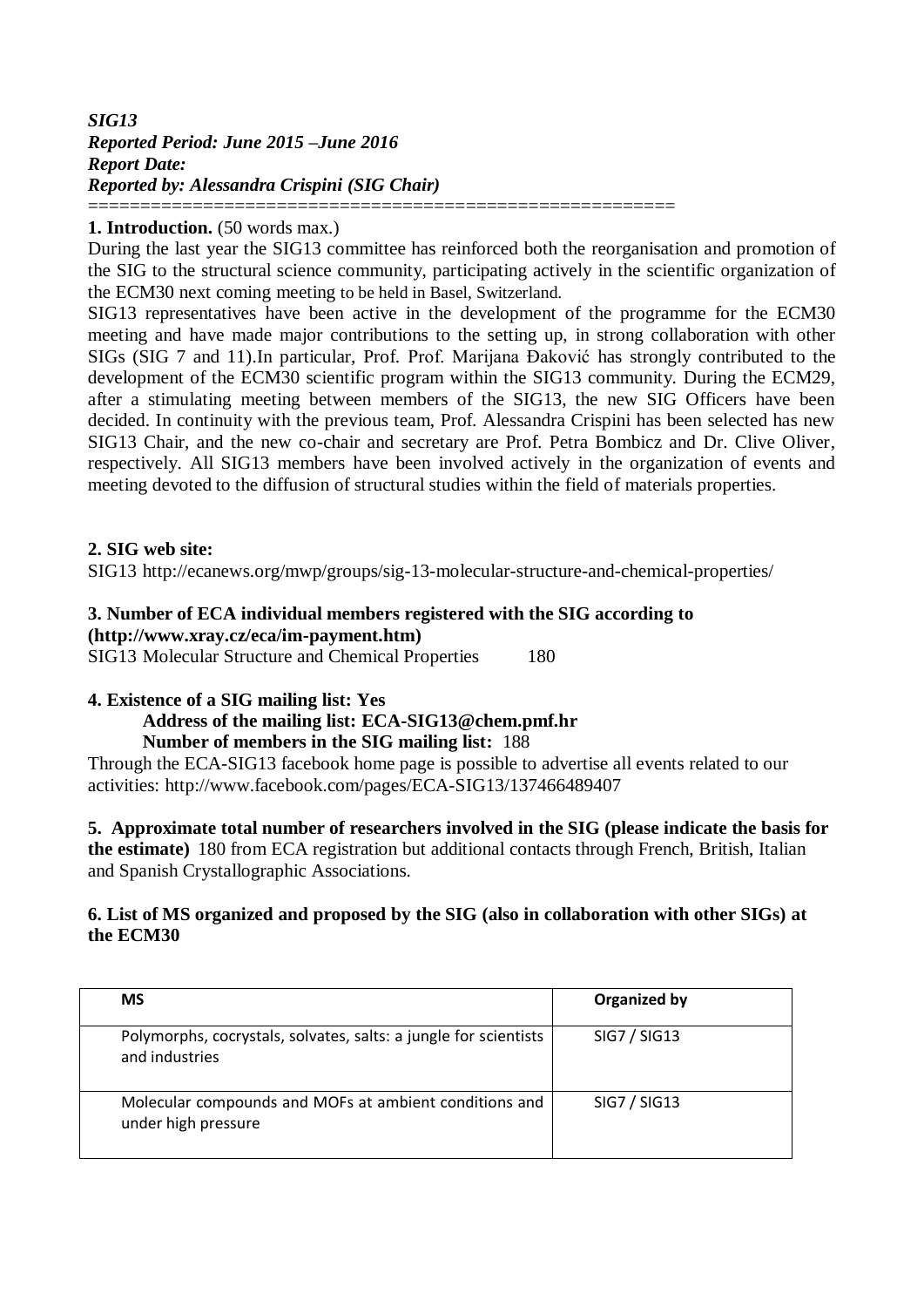| Molecular recognition, supramolecular chemistry and crystal<br>engineering | SIG7 / SIG13 |
|----------------------------------------------------------------------------|--------------|
| Hot structures of small molecules                                          | SIG13        |
| Simulation of dynamics in molecular compounds                              | SIG13        |
| Crystallography in solid state reactions and catalysis                     | SIG13        |
| Nanomaterials & graphene                                                   | SIG13        |
| Inorganic and metal-organic magnetic structures                            | SIG11/SIG13  |

# **Prizes sponsored/coordinated**

none

# **8. Past Activities other than Microsymposia at ECM**

Title: IV Meeting of the Italian and Spanish Crystallographic Associations 21st -25th June 2016, Tenerife Spain

Number of participants: around 125 Level of involvement of SIG in the activity: Several SIG13 members have participated Sponsored by ECA: no Other Sponsors/Organizers: Spanish Group of Crystallography (GE3C), Italian

Crystallography Association (AIC), Real Sociedad Española de Química (RSEQ)

Short Description: MISCA meeting continues to be the place to reinforce the strong bonds between the Italian and Spanish crystallographic communities, and it is also the opportunity to award the MISCA Medal, a tradition to honor our excellent crystallographers. This IV MISCA was organized around seven microsymposia covering the state-of-the-art in the many fields the crystallography plays a central role, but there was time for discussion, group meetings and collaborative work whilst enjoying the beautiful sunsets at Puerto de la Cruz. During the meeting, the MISCA Medal Award was conferred to Prof. Carlo Mealli, founding father and one the most active members of the special interest group meeting SIG13.

The IV MISCA was organized around seven microsymposia covering the state-of-the-art in the many fields the crystallography plays a central rôle.

Title: A seminar tour dedicated to CSD-Enterprise for researchers who use molecular structural information in the life sciences and in the organic solid state chemistry

Level of involvement of SIG in the activity: organized by Consiglia Tedesco (University of Salerno) and by Chiara Massera, Claudia Graiff and Alessia Bacchi (University of Parma).

Number of participants: 150

Sponsored by ECA: no

Other Sponsors/Organizers: CCDC, AIC

Short Description: The tour consisted in two hands-on workshops aimed at researchers who use molecular structural information in the life sciences and in the organic solid state chemistry, with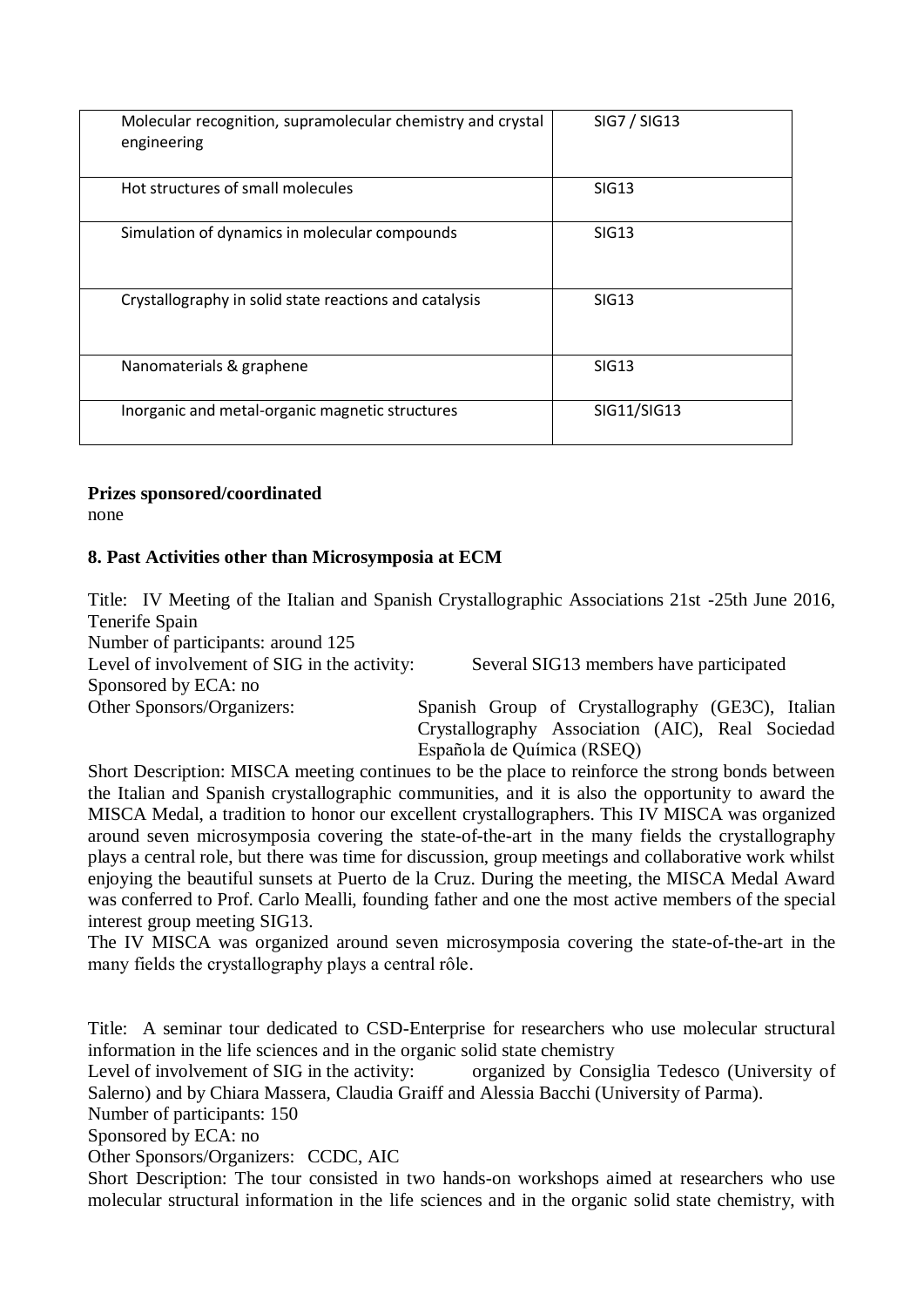the following the program: June 14th 2016 - University of Salerno, Uses and Applications of Crystallographic Data in Structural Chemistry and Drug Discovery June 16th 2016 - University of Parma, Uses and Applications of Crystallographic Data in Studies of Solid State Properties and BehaviourThe event has seen developed with the support and sponsorship of the CCDC; Steve Maginn, Ilenia Giangreco and Ghazala Sadiq from CCDC lectured during the two days.

# **9. Future/Programmed Activities.**

Title: 23rd International Conference on the Chemistry of the Organic Solid State

Number of Participants: 200

Level of involvement of SIG in the activity: Several ECA members are part of the organizing committee, which is chaired by Len Barbour.

Sponsored by ECA: to be applied for

Other Sponsors/Organizers: to be applied for

Short Description: This conference is part of an international series held around the world. All aspects of the chemistry and physics of organic materials are included in the scope of the conference. The website will be active soon: [iccoss2017.co.za](http://iccoss2017.co.za/)

# **10. Other matters.** (50 words max.)

SIG13 is continuing in the promotion of the structural chemistry at all levels, participating in "crystallographic schools" across the European Economic Community. Members will also participate in the Networks and Programmes set up by the European Research Council (and some of the national Research Councils) with the aim to provide a better understanding of structure/property relationships in solid state materials.

# **11. Brief annual activity report** (100 words max.)

The SIG13 Committee has worked actively on the two main goals within its remit: (i) the promotion of "Molecular Structure and Chemical Properties" through greater publicity for the SIG, particular through its new website; (ii) by participating effectively in the planning process for the upcoming ECM and other Meetings in Crystallography.

The SIG Committee has met at the ECM29 and has corresponded regularly by e-mail, and has encouraged participation of SIG members at relevant national and international meetings. There has also been regular exchange of information between the SIG and officers of the IUCr Commission for Structural Chemistry to the benefit of both organisations.

# **12. List SIG officers, name and e-mail, and specify their main function in the SIG:**

| * Chair: | Prof. Alessandra Crispini (responsible for the general coordination of the SIG, |  |
|----------|---------------------------------------------------------------------------------|--|
|          | and specially for interacting with the steering committee)                      |  |
| E-mail:  | crispini@unical.it                                                              |  |
|          | Address: MAT-INLAB (Laboratorio di Materiali Molecolari Inorganici), Structural |  |
|          | <b>Chemistry Section</b>                                                        |  |
|          | Department of Chemistry and Chemical Technologies                               |  |
|          | Cubo 14C, Via P. Bucci                                                          |  |
|          | University of Calabria (UNICAL)                                                 |  |